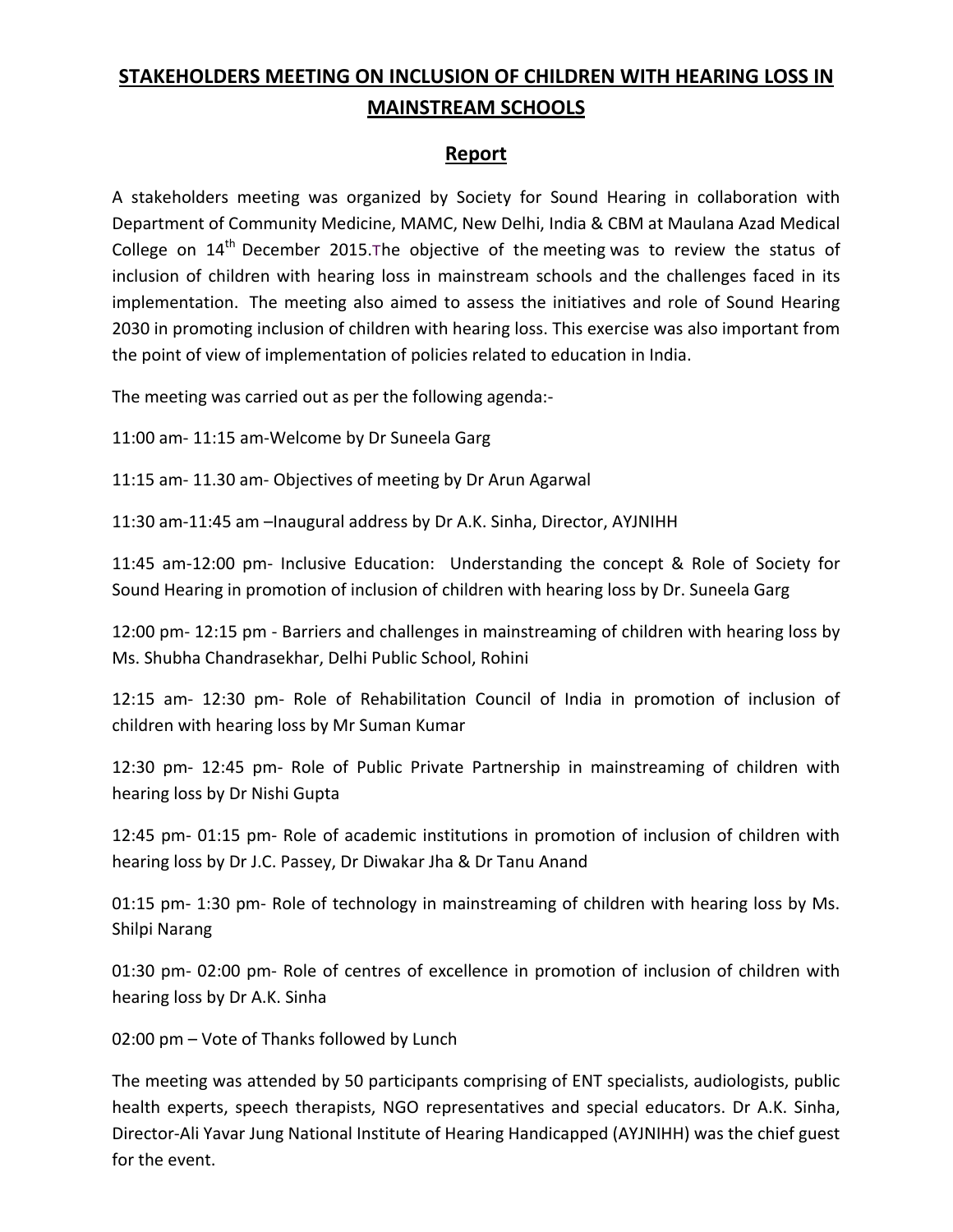The meeting began with Dr Suneela Garg, Director Professor of Department of Community Medicine, Maulana Azad Medical College delivering the welcome speech. She mentioned how Department of Community Medicine has played a crucial role in implementation of activities of Sound Hearing 2030 and National Programme for Prevention & Control of Deafness. Dr Arun Agarwal, Director and Chair SSHI also welcomed all the experts and explained the objectives of the stakeholders meeting.

The first presentation was delivered by Dr Suneela Garg regarding "Inclusive Education: Understanding the concept & Role of Society for Sound Hearing in promotion of inclusion of children with hearing loss". She elaborated on the mainstreaming philosophy and the issues and challenges in mainstreaming. She also explained that Sound Hearing 2030 has developed guidelines for inclusion of children with hearing loss and has facilitated adaptation of these guidelines in different countries in South East Asia Region.

The second presentation was by Ms. Shubha Chandrashekhar on "Barriers and challenges in mainstreaming of children with hearing loss". She highlighted that non Inclusive attitudes by schools, teachers and parents, funding issues, lack of specialists' support, lack of barrier free environment and curriculum act as the major barriers in mainstreaming children with hearing loss. In order to overcome these barriers, communication among stakeholders, coordinated planning between general education teachers and special education staff and continuous review of existing policies is essential for inclusion to work.

Ms. Suman Kumar (Dy. Director, Rehabilitation Council of India) delivered a talk on "Role of Rehabilitation Council of India in promotion of inclusion of children with hearing loss". During his talk, he presented the requirement of human resource for rehabilitation and programmes currently being offered by Ministry of Social Justice and Empowerment which facilitates inclusion. He also highlighted the shortage of human resources dedicated for hearing care.

Dr Nishi Gupta, Head of ENT, Dr Shroff's Charity Hospital, Delhi highlighted the "Role of Public Private Partnership in mainstreaming of children with hearing loss". She emphasised on the importance ofearly diagnosis of hearing loss in children and their treatment / rehabilitation. She spoke about the teleotology project "SHRUTI" being undertaken by Dr Shroff's Charitable Hospital wherein Community based door to door screening of children population in urban slums of Delhi was carried out using mobile device. She explained that as result of the project over thirty thousand people with ear morbidities had been identified and their treatment has been carried out. She also highlighted some challenges of such screening which requires redressal like low turn-over of patient to the hospital.

Dr Diwakar Jha, Head & Dr Tanu Anand, Assistant Prof, Dept of Community Medicine, Hindu Rao Hospital, Delhi presented the talk on "Role of academic institutions in promotion of inclusion of children with hearing loss". Dr Tanu Anand explained the fundamentals of Inclusion, She also highlighted that academic institutions have an important role to play in inclusion by means ofestablishment of infrastructure for early intervention, manpower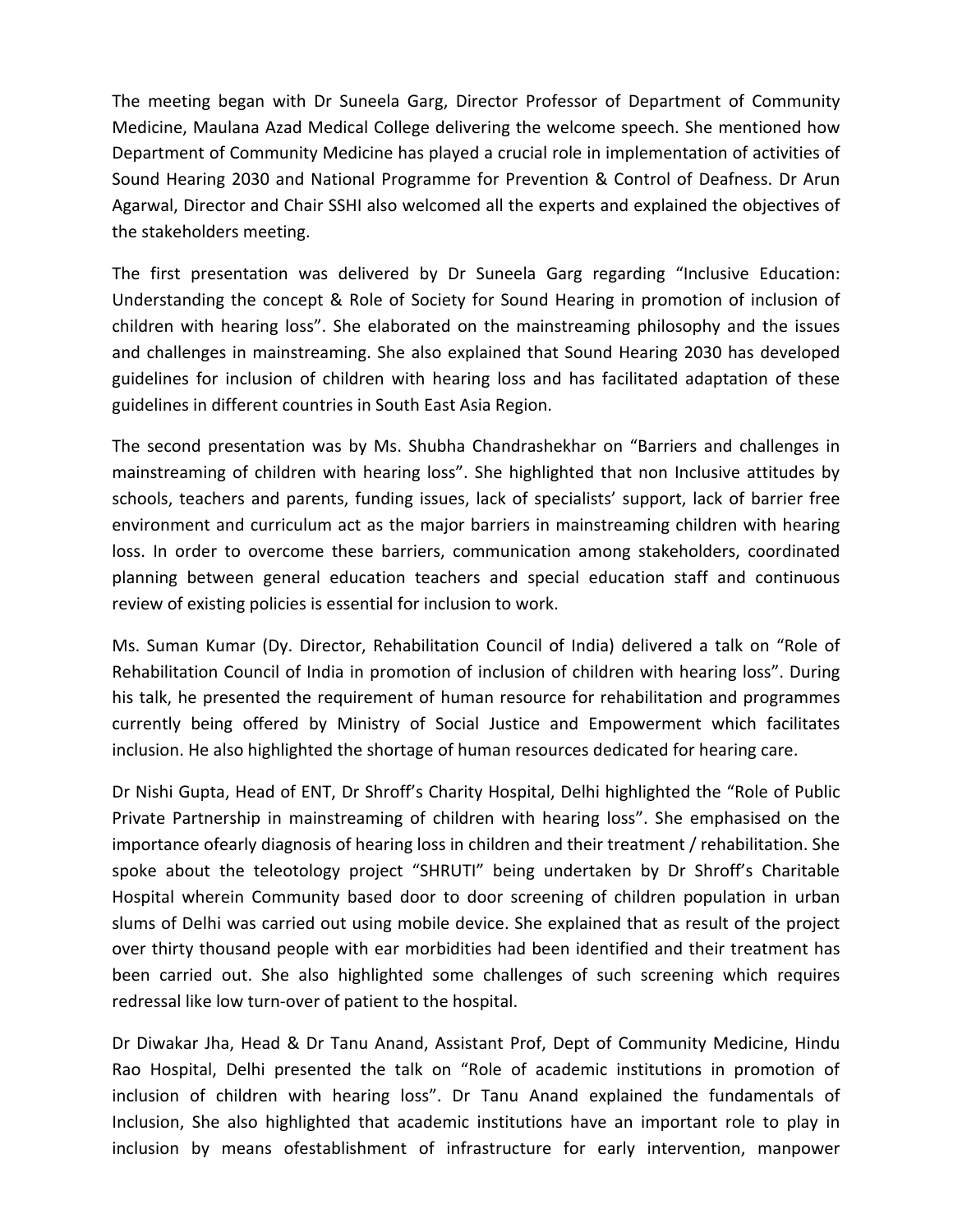development, increasing awareness, implementation of national programme for deafness and other schemes for disabled and research and development. She emphasized that universally all children born in the medical institutions need to be screened.

Dr Passey (Head of ENT, MAMC, Delhi) presented the talk on "Role of institutions in promotion of inclusion of children with hearing loss". He elaborated on the role of various institutions like Rehabilitation Council of India, All India Institute of Speech and Hearing, Mysore, Ali Yavar Jung National Institute for the Hearing Handicapped, Mumbai, National Institute of Rehabilitation Training and Research, Cuttack and Medical Colleges in promotion of inclusion of children with hearing loss. He also spoke about the various government programmes like National Programme for Prevention and Control of Deafness, Sarva Shiksha Abhiyan and Rashtriya Bal Swasthya Karyakram and the role of medical colleges in their implementation.

Ms. Shilpi Narang delivered a talk on "Role of technology in mainstreaming of children with hearing loss". She mentioned how technology has benefited the children with hearing loss and how with technology including hearing aids, cochlear implants, FM systems and assistive devices has facilitated mainstreaming. She presented success stories of cochlear implanted children to support the same. She also showed a video depicting inclusion.

The key note talk was delivered by Dr Sinha on "Role of centres of excellence in promotion of inclusion of children with hearing loss". Dr Sinha elaborated on the initiatives taken by Ali Yavar Jung National Institute of Hearing Handicapped (AYJNIHH) such as undertaking hearing screening (ABR/ASSR/OAE/IA/PTA) and web based hearing screening initiatives. He also mentioned that AYJNIHH is the Nodal Agency for implementation of ADIP scheme as part of which for cochlear implantation is being undertaken under the scheme. He also mentioned that for inclusion, schools should have resource room, FM system, use of sign language and parents' participation. Lastly he mentioned that Department of Empowerment of persons with Disability, Ministry of Social Justice and Empowerment would soon be issuing Universal ID Numbers to all persons with disability which would contain details of their academic achievement, enrolment and progression. He concluded by saying that Inclusion should be a meaningful exercise.

The stakeholders' meeting was extremely fruitful with contribution from all the experts present. The meeting ended with vote of thanks by Ms. Deeksha Khurana to all the experts and attendees present.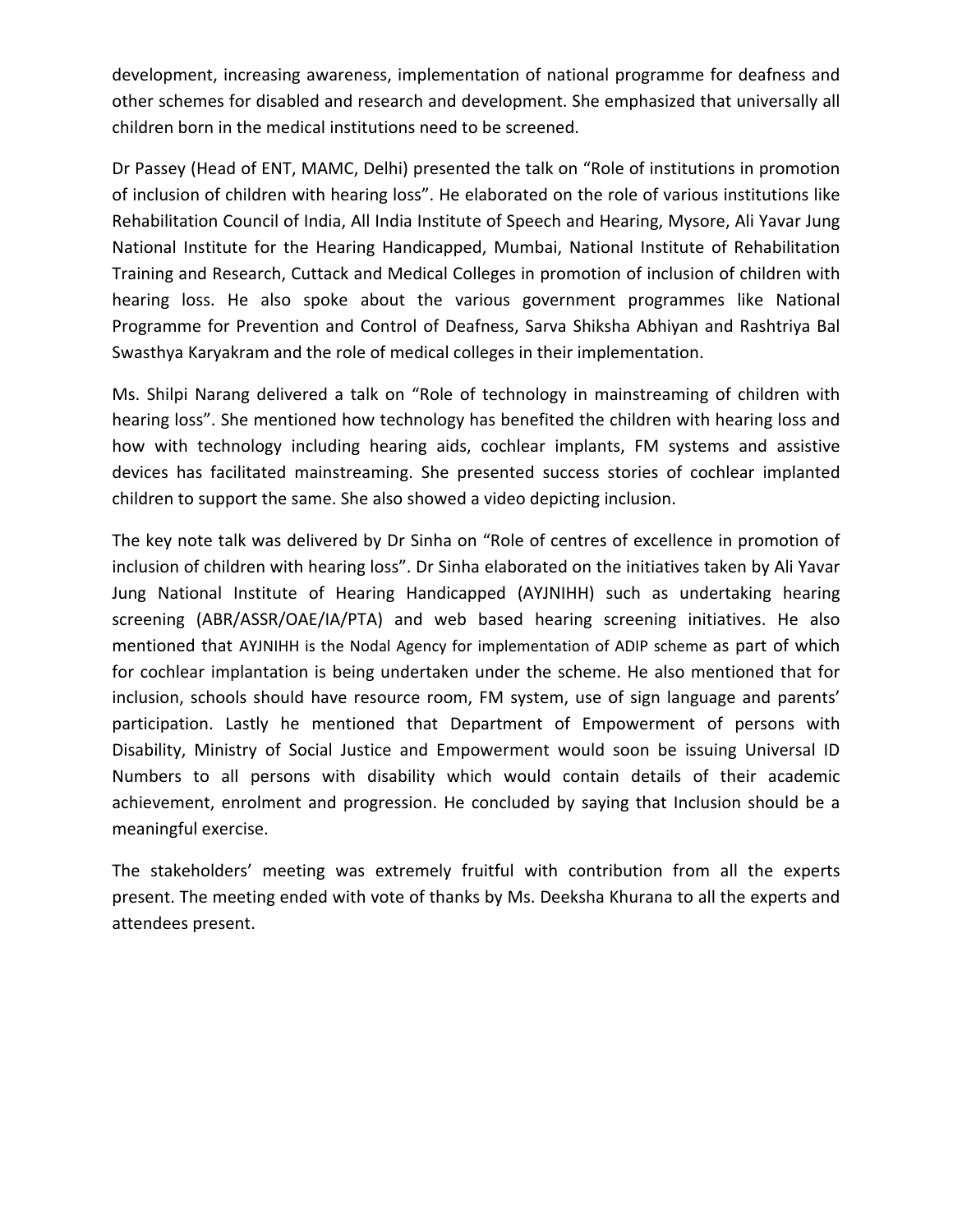## Future Action

- $\triangleright$  A representative from Ali Yavar Jung National Institute of Hearing Handicapped (AYJNIHH), Delhi campus mentioned that the Central Board of Secondary Education (CBSE) has made it mandatory for all its affiliated schools to appoint a special educator to promote inclusive education. However no deadline has been fixed for completion of this appointment. Also he mentioned that the schools where these teachers have been appointed, the salary structure is not at par with other teachers resulting in loss of confidence among these educators. Also in certain schools there educators are made to do jobs which are not in the purview of their responsibilities. Also there is no mechanism in place for monitoring the effectiveness of these educators. In this regard he proposed that if a document could be prepared on this and submitted to Ministry of Human Resource Development, it would be fruitful.
- ¾ During the discussion, Dr Suneela Garg also mentioned that schools bearing the name "Deaf and dumb" should be renamed differently so that stigma attached to it could be reduced. In this regard, Dr Agarwal suggested that Society for Sound Hearing should take up the task of preparing this document for submission to Ali Yavar Jung National Institute of Hearing Handicapped (AYJNIHH).
- $\triangleright$  Dr A.K. Sinha mentioned that since the word "Handicapped" is associated with stigma, even at Ali Yavar Jung National Institute of Hearing Handicapped (AYJNIHH), the procedure has been initiated to change the name of the institute.
- $\triangleright$  Several other comments came up such as salary of audiologist is quite less which is resulting in low intake of this course. At the same time lots of position for audiologists are lying vacant. In this regard a representation should be made to the ministry.
- $\triangleright$  Representative from Amar Jyoti invited all the participants to visit them so as to see how actually the inclusion is occurring for visually impaired.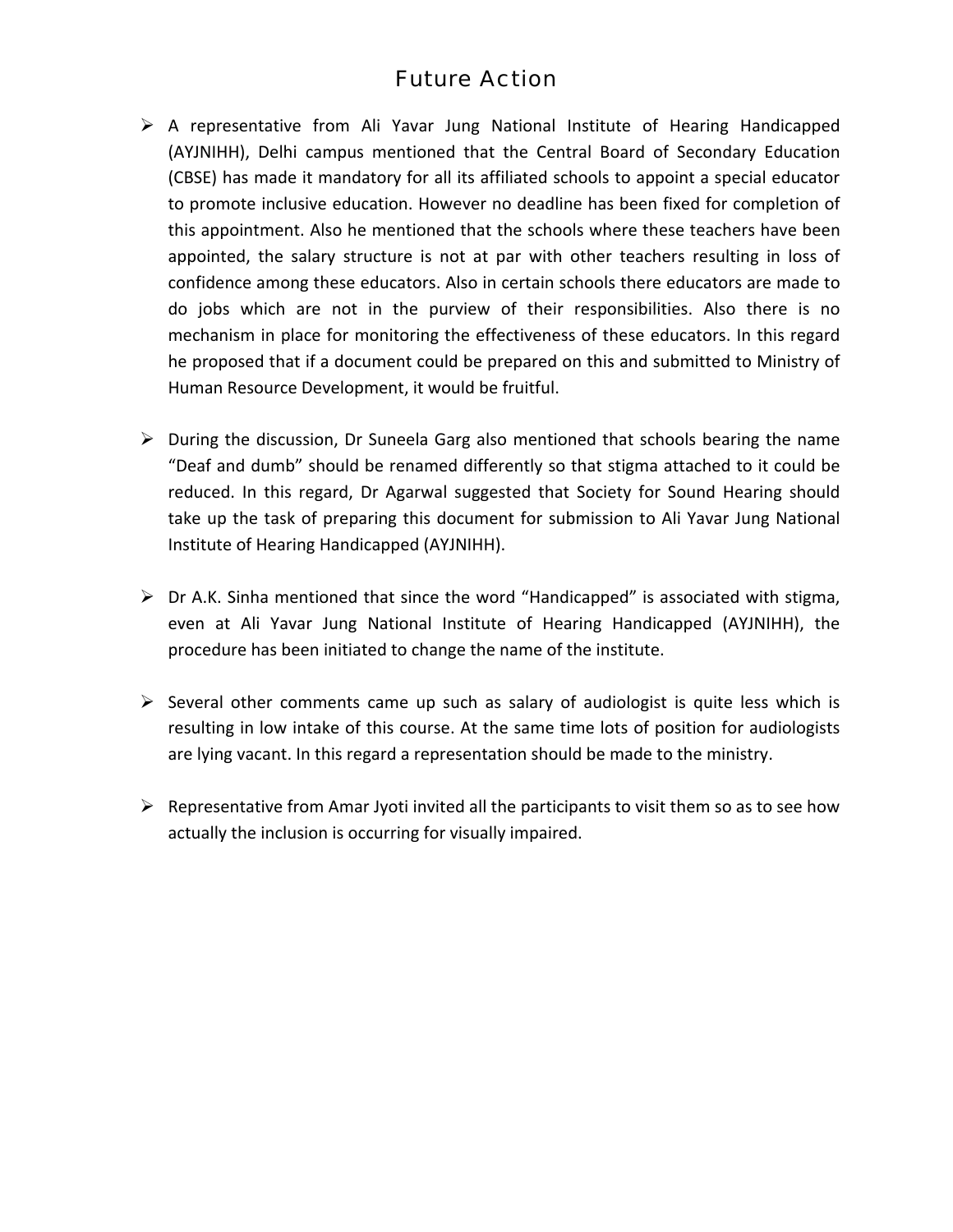## Glimpses of the meeting